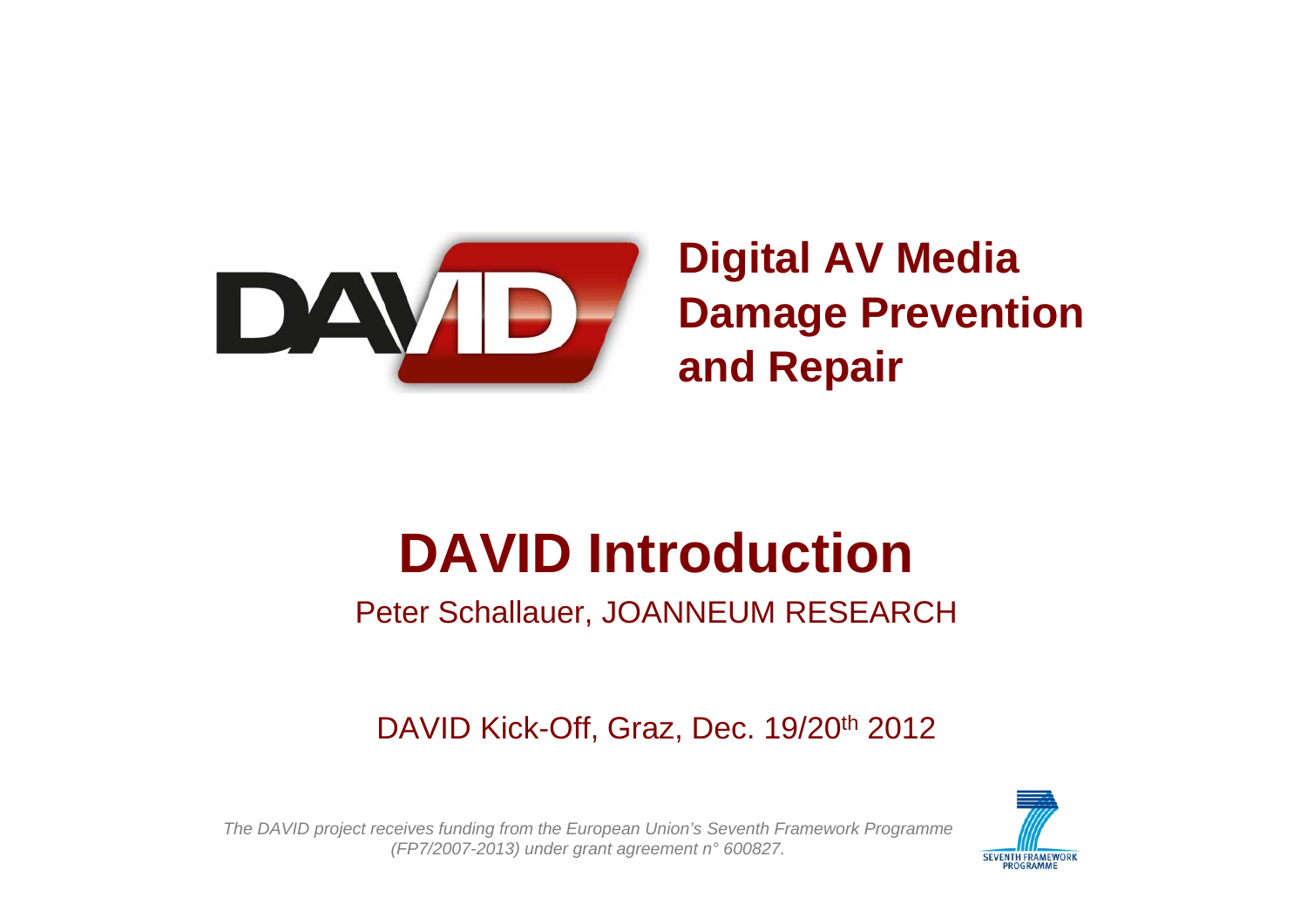

■ Digital AV MedIa Damage Prevention and Repair

- FP7- ICT Call 9
- $\mathcal{L}_{\rm{max}}$ Objective 4.3 Digital Preservation
- Dec 12 May 15
- **B** STREP

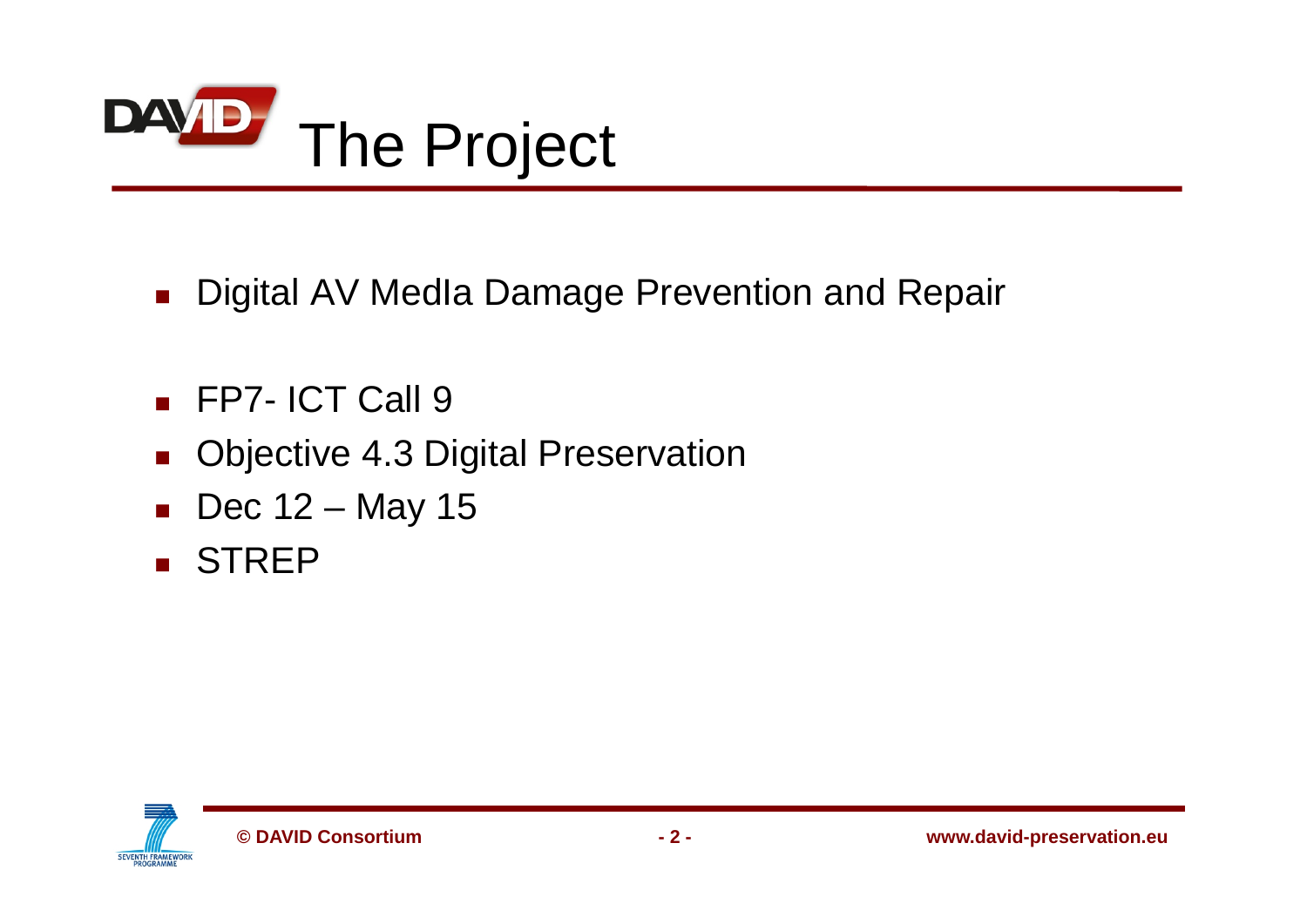

- П Vast amount of new digital AV content
	- ~8 mil. hrs professional content over last decade in Europe [1]
- $\mathbf{r}$  Digital storage is not perfect
	- **Digital video tape based** 
		- **EXEC** Magnetic tape degradation
	- П Digital file based
		- **Corruption can be on bit, sector,** block, file, drive, tape.... level



П How to keep AV content usable in the face of technical obsolescence, media degradation, and failures in the very people, processes and systems engaged to keep AV content safe?

[1] PrestoPRIME 2009 Audiovisual digital preservation status report,

http://www.prestocentre.org/library/resources/audiovisual-digital-preservation-status-report-1-2009

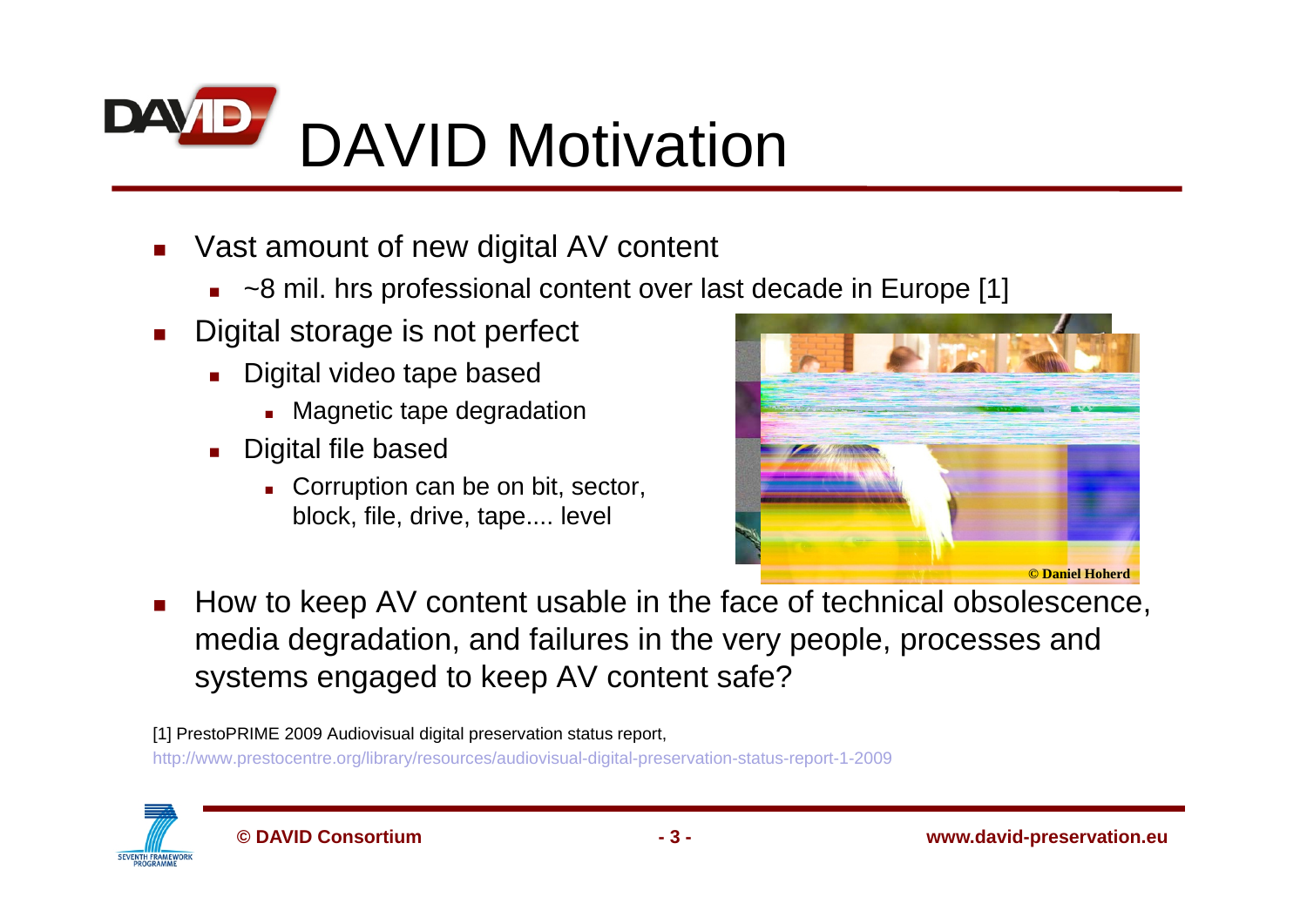

- **Landing Damage** Damage
- $\mathcal{L}_{\mathcal{A}}$ Preventing from Damage
- $\mathbf{r}$ Detecting & Repairing Damage
- **Improving Quality**

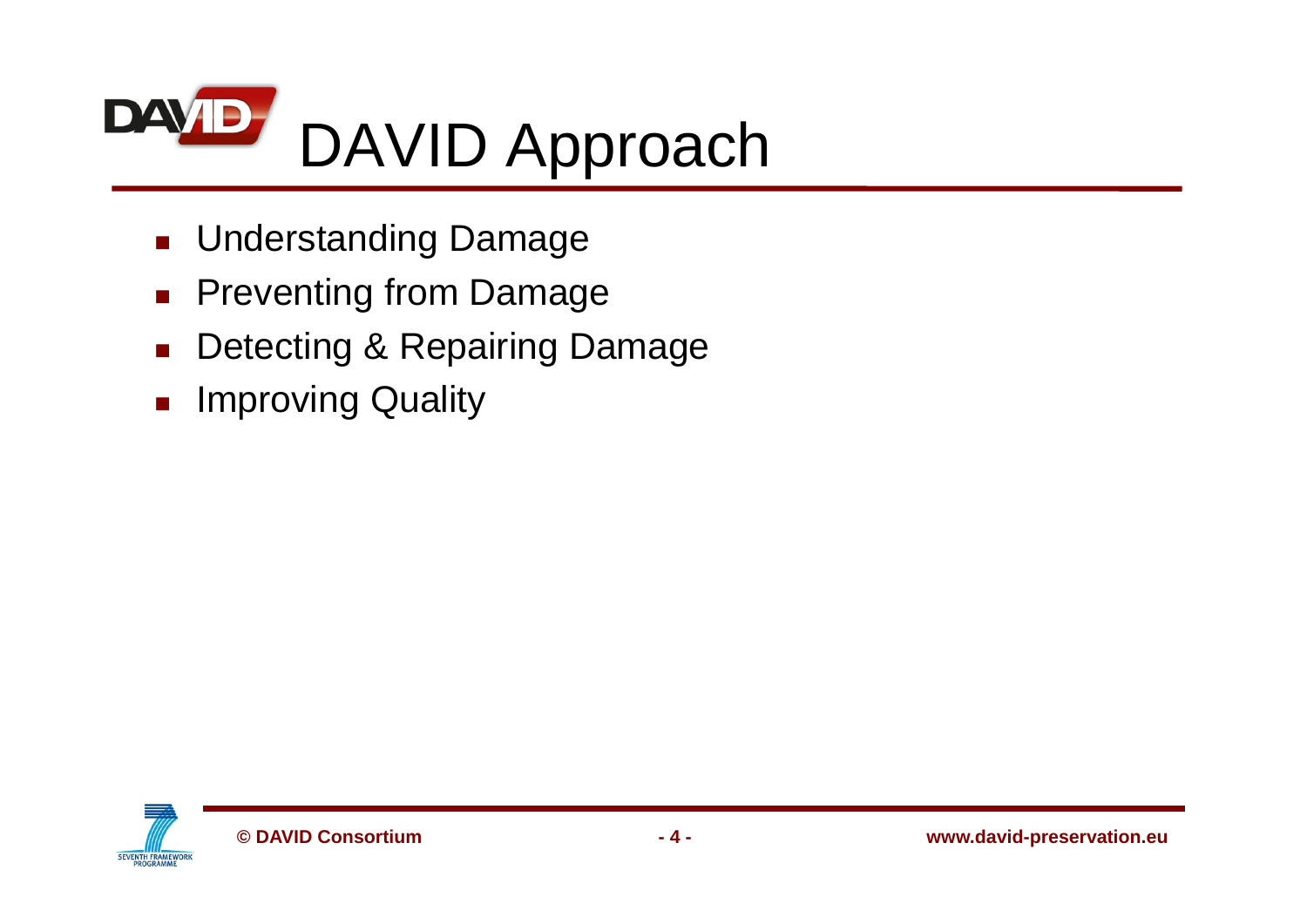### **DAVIB** DAVID Challenges/Objectives

- **Landing Damage** Damage
	- How does damage occur in digital file and digital video tape based systems?
	- What are the consequences of this damage on the ability to make use of audiovisual content?
- **Preventing from Damage** 
	- **How can effective risk management and quality assurance** techniques be built into preservation systems so that the systems themselves become more robust and resilient?
	- **How can better preservation techniques be incorporated directly** into the devices and systems that produce born digital content?

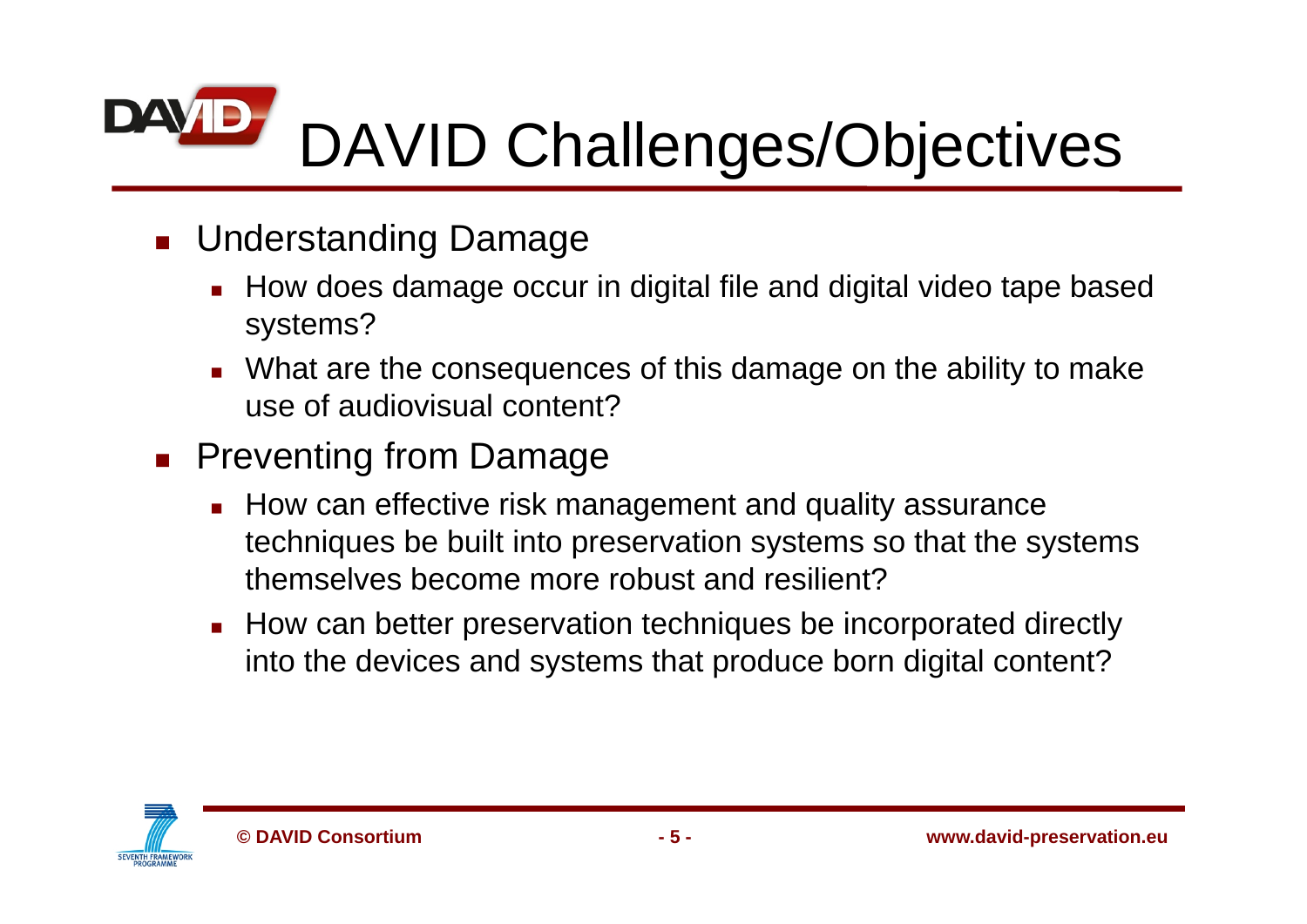### **DAVIB** DAVID Challenges/Objectives

- Г Detecting & Repairing Damage
	- **How can this damage be efficiently monitored and detected?**
	- Г Accepting that damage will occur, how can content be repaired to enable re-use?
	- Г How can all this be done at scale and at speed for large audiovisual collections?
- **Improving Quality** 
	- **How can the technical quality of content be improved beyond the** original state to satisfy requirements of new use channels?

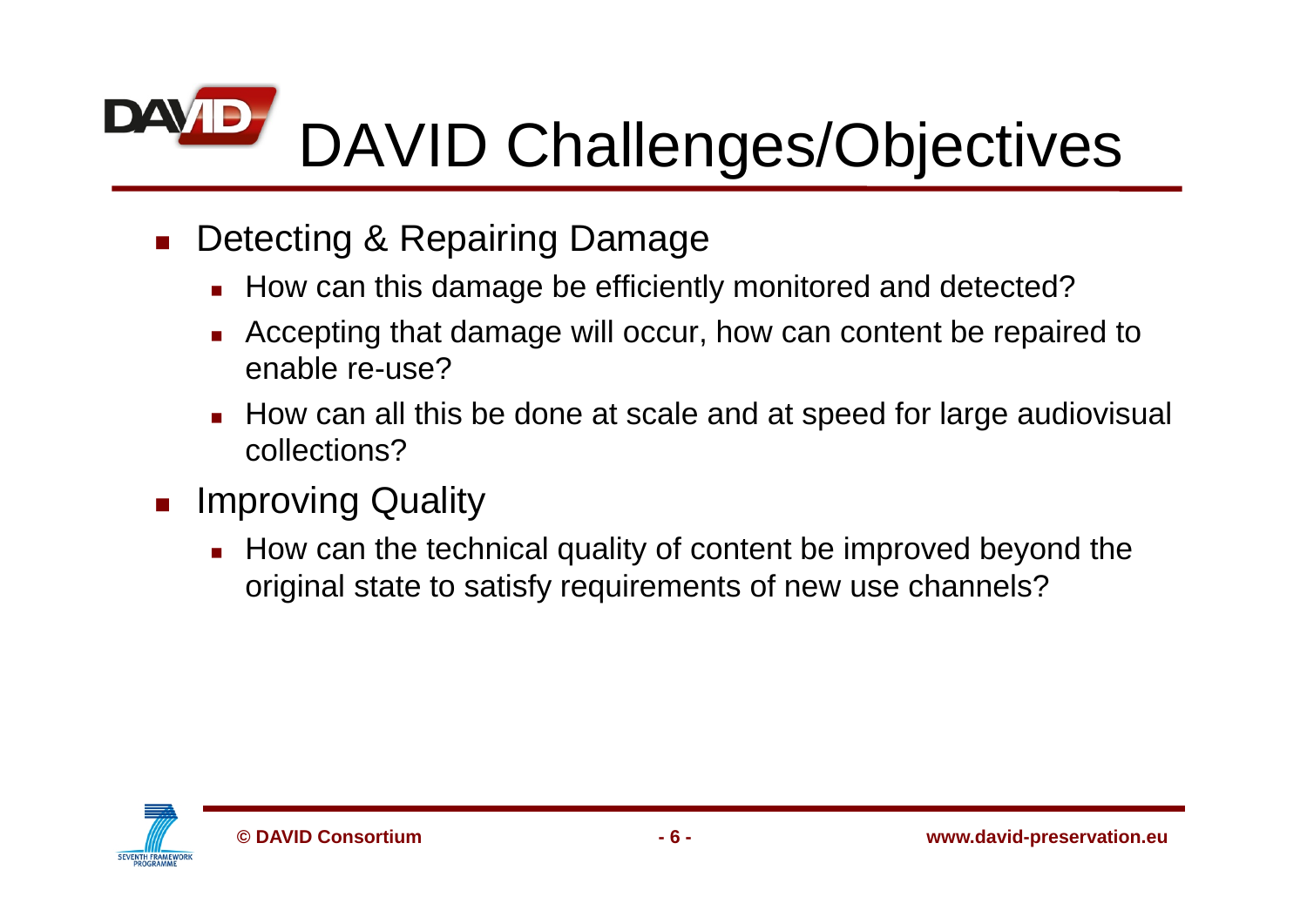

- $\mathbf{r}$  R&D
	- JOANNEUM RESEARCH Forschungsgesellschaft mbH
	- $\mathbf{r}$ University of Southampton - IT Innovation Centre
- $\blacksquare$  Industry
	- **Cube-Tec International GmbH**
	- $\mathbf{r}$ HS-ART Digital Service GmbH
- **College**  Archives
	- Г Institut National de l'Audiovisuel
	- Г Österreichischer Rundfunk

**JOANNEUM RESEARC CUBE-TEC** Internation IS - ART ina ORF